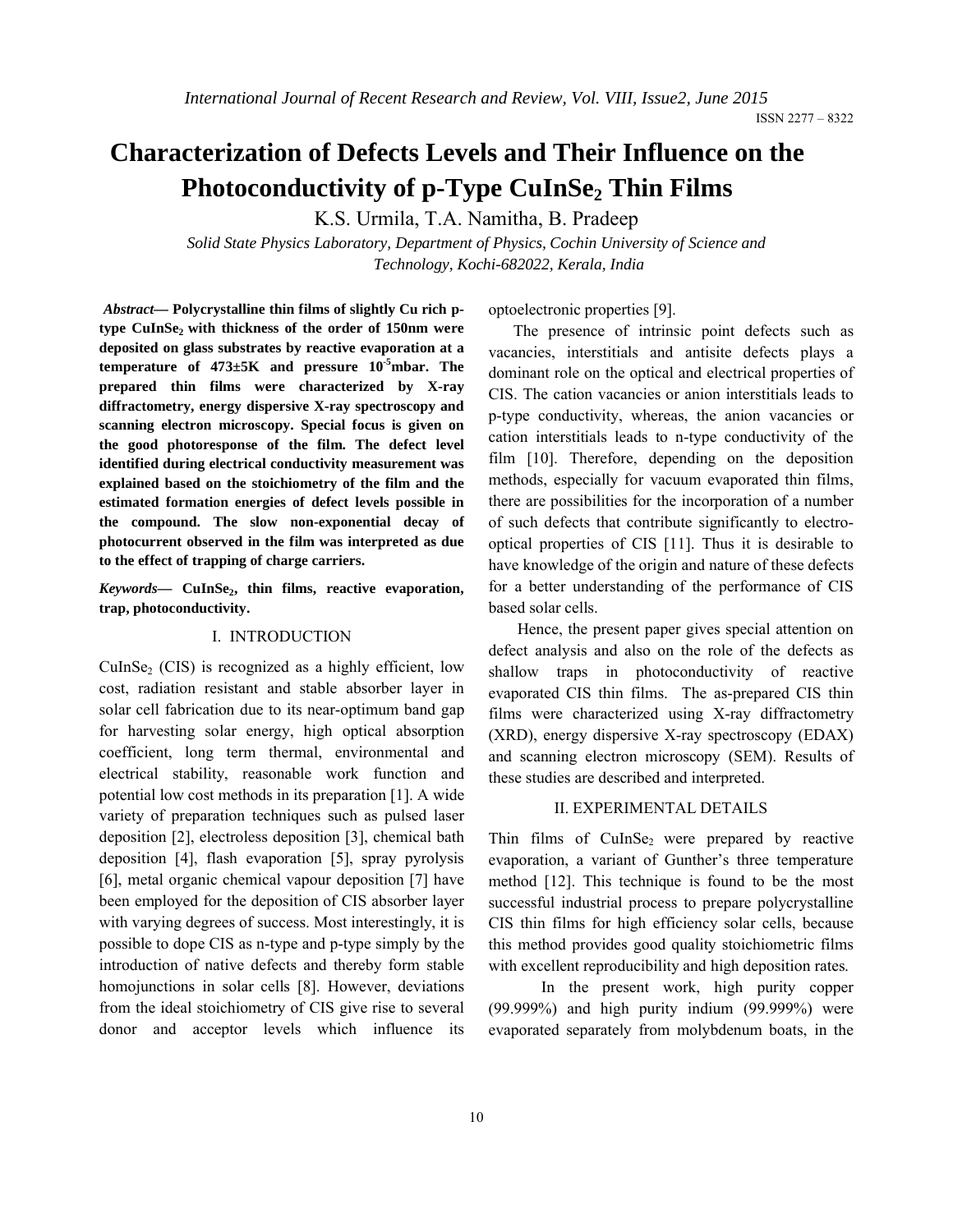atmosphere of high purity selenium (99.99%), which was evaporated from a glass crucible kept in a molybdenum basket. After attaining a pressure of  $10^{-5}$ mbar, the vapours were allowed to deposit on glass substrates kept at a high temperature of 473±5K. The details of the experimental procedure have been discussed elsewhere  $[13]$ . CuInSe<sub>2</sub> thin films were obtained with the following optimized deposition conditions:

Impingement rate of copper :  $3.5 \times 10^{15}$  atoms cm<sup>-2</sup>s<sup>-1</sup> Impingement rate of indium :  $3.3 \times 10^{15}$  atoms cm<sup>-2</sup>s<sup>-1</sup> Impingement rate of selenium:  $4.1 \times 10^{15}$  atoms cm<sup>-2</sup>s<sup>-1</sup>

The structure of the film was analysed by XRD using Rigaku D MaxC X-Ray Diffractometer for 2θ varying from 10° to 70° with Cu-K<sub>a</sub> (1.5404Å) as the radiation source. The composition of the film was determined by EDAX using LINK 10000, Cambridge Instruments. The surface morphology of the film was observed by SEM using Cambridge Instrument Model no: S-360 machine. The electrical conductivity of the film was measured in the temperature range 300-423K by d.c four probe method in a conductivity cell at a pressure of  $10^{-3}$  mbar. The room temperature photoconductivity of the sample was measured by Keithley 2611A source meter. The sample was illuminated using an FSH lamp (82V, 300W). The thickness of the film was 150nm, measured using Veeco Dektak 6M Stylus Profiler. Hot probe analysis revealed the p-type conductivity of the film.

## III. RESULTS AND DISCUSSION

#### *A. Structural analysis*

Fig. 1 shows the XRD pattern of the prepared CuInSe<sub>2</sub> thin film.



Fig. 1 XRD pattern of the prepared  $CuInSe<sub>2</sub>$  thin film

The observed inter planar spacing and (*hkl*) planes of the prepared sample were very well indexed with that of tetragonal CuInSe<sub>2</sub> (JCPDS File No. 40-1487). XRD pattern revealed the formation of polycrystalline  $CuInSe<sub>2</sub>$  thin film with preferential orientation along the (112) plane. The average crystallite size was calculated using Scherrer formula [14] and was obtained as 52 nm.

#### *B. Compositional and morphological analysis*

Fig. 2 and Fig. 3 show the EDAX spectrum and SEM image of the as-deposited CuInSe<sub>2</sub> thin film.



Fig. 2 EDAX spectrum of a typical CuInSe<sub>2</sub> thin film

Analysis of EDAX spectrum shown in Fig. 2 revealed that the prepared thin films of  $CuInSe<sub>2</sub>$  are slightly Cu rich, non-selenium deficient with an average atomic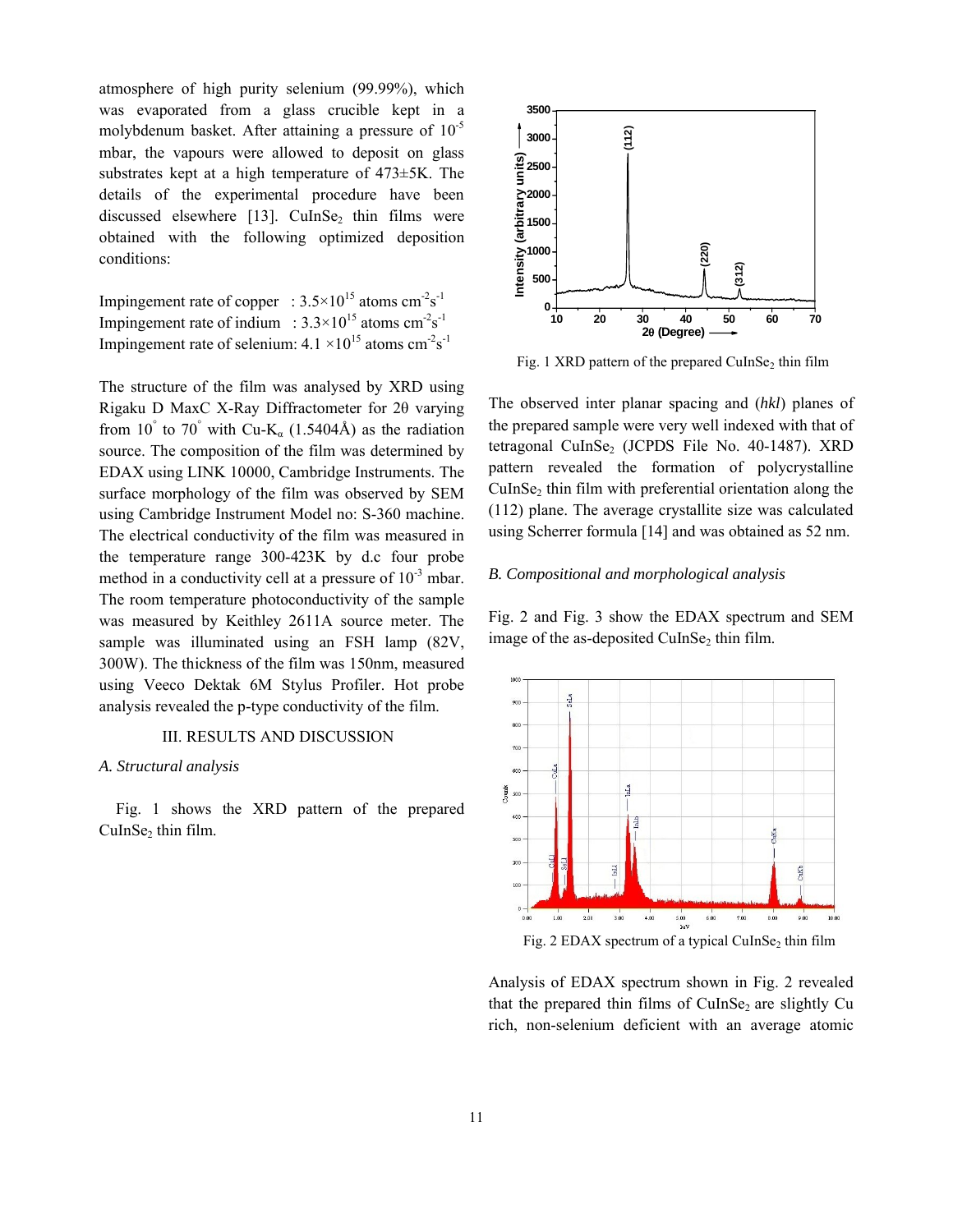percentage of Cu =  $25.75\%$ , In =  $23.87\%$  and Se = 50.38%.

The SEM image shown in Fig. 3 confirmed the significantly smooth surface of the prepared film. The surface of the film was densely packed with needle shaped crystallites without having any discontinuity. The average grain size calculated from SEM was about 150nm, an expected outcome of clustering or agglomeration of particles. This is because the grain size measurements from SEM will of course lead to a value greater than the crystallite size measured from XRD.



## *C. Electrical conductivity*

Fig. 4 shows the variation of ln (I) with inverse of temperature of the CIS thin film for three continuous heating-cooling cycles. The increase in current with temperature ascertained the semiconducting nature of the film.



Fig. 4 Variation of ln(I) with temperature

As already mentioned, for films deposited by vacuum evaporation, there are possibilities for the incorporation of a number of defects in the film during its formation. The prepared film being polycrystalline in nature, generally have lattice defects such as vacancies, interstitials and antisites. The seven relevant defects that are possible to occur in CIS are: the vacancies  $V_{Cu}$ ,  $V_{In}$ and  $V_{\text{Se}}$ , the cation-cation antisites Cu<sub>In</sub> and In<sub>Cu</sub>, and the anion-cation antisites  $Cu_{Se}$  and  $In_{Se}$  [15]. The EDAX analysis showed that the prepared thin films were slightly Cu rich with an excess of Se. Since the films were of p-type, this deviation from ideal stoichiometry could lead to the existence of any of the acceptor type defects such as indium vacancy  $(V_{In})$ , selenium interstitial (Se<sub>i</sub>), copper on indium antisite ( $Cu<sub>In</sub>$ ) or selenium on indium antisite  $(Se<sub>In</sub>)$ . So a systematic analysis of defects that are possible to occur in the sample was carried out by an examination of activation energy. It was observed that the film exhibited a thermally activated electrical conductivity  $(σ)$  described by Arrhenius relation [16]

$$
\sigma = \sigma_0 \exp\left(\frac{-E_a}{K_B T}\right) \tag{1}
$$

where  $\sigma_0$  is a pre-exponential constant,  $E_a$  is the thermal activation energy,  $K_B$  is the Boltzmann constant and T is the absolute temperature. The activation energy which was calculated from the ln(I) versus 1000/T plot was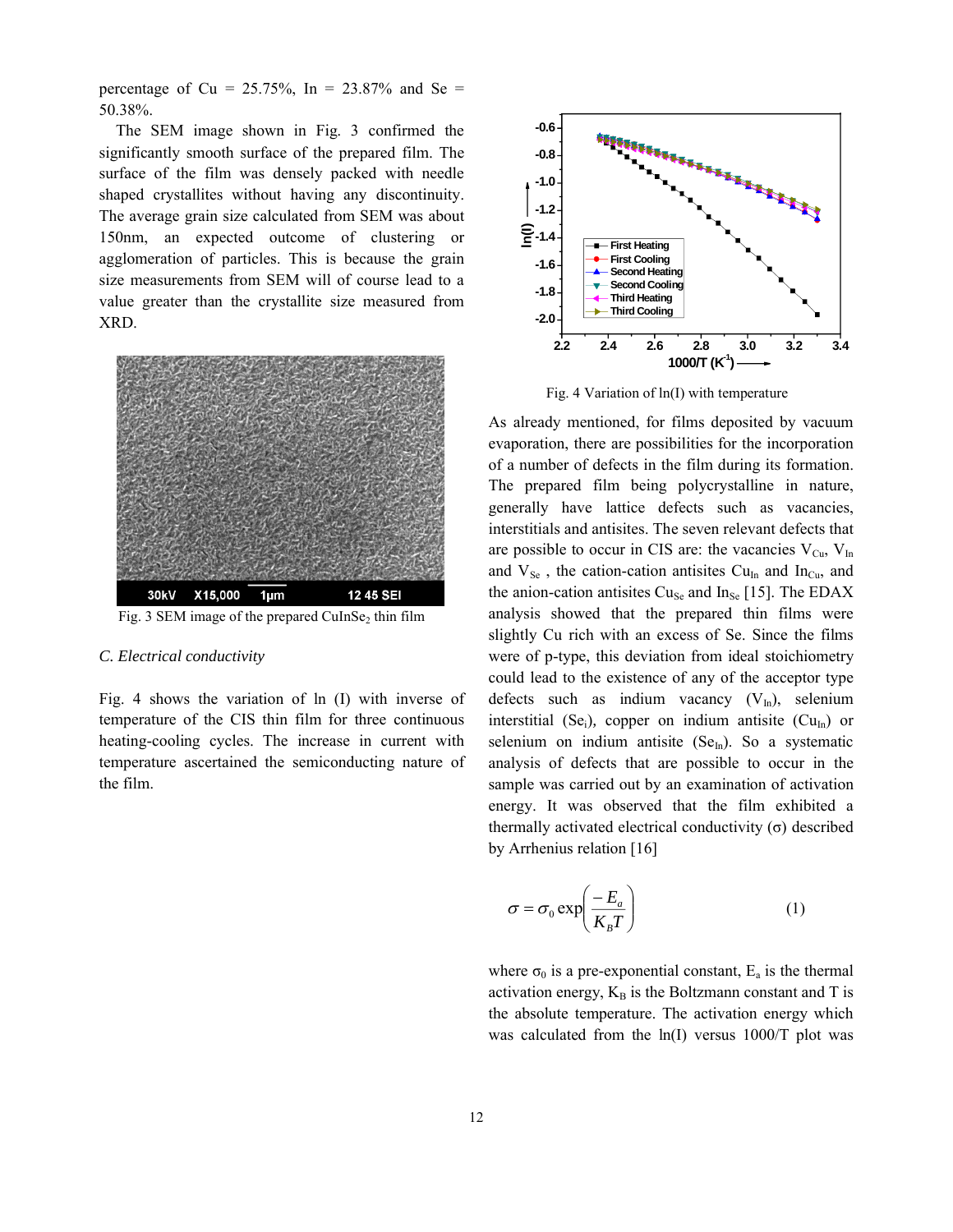0.05eV. This value was in fairly good agreement with the energy of the defect level assigned to  $Cu<sub>In</sub>$ (~50meV) by Polity *et al.* [15] in their study of defects in electron irradiated CuInSe<sub>2</sub> by positron lifetime spectroscopy. Briefly, the  $Cu<sub>In</sub>$  is a shallow acceptor defect responsible for p-type conductivity in slightly Cu rich, non-selenium deficient CuInSe<sub>2</sub> thin films [17]. Hence the p-type conductivity of the as-prepared CIS thin film can be assigned to  $Cu<sub>In</sub>$  defect, consistent with EDAX results.

The order of formation energies of the defects in stoichiometric/slightly Cu rich-In poor p-type CuInSe<sub>2</sub> thin films was calculated by Zhang *et al.* [18] and is given as  $Cu<sub>In</sub> < V<sub>Cu</sub> < V<sub>In</sub> < Cu<sub>i</sub> < In<sub>Cu</sub>$ . The defects such as $Se<sub>i</sub>$  and  $Se<sub>In</sub>$  possess higher formation energies than  $Cu<sub>In</sub>$ . Therefore, considering the order of formation energies, the possibilities of forming the  $Cu<sub>In</sub>$  defect in the prepared film is higher than the other possible defects  $V_{In}$ , Se<sub>i</sub> and Se<sub>In</sub> [15]. Hence taking into account, the stoichiometry of the film and observation of defect transition energy level at energy consistent with literature data, the defect level observed at 50meV in the present study was assigned to that of antisite defect  $Cu<sub>In</sub>$ . It was thus very likely that these defects were possible candidates that give rise to shallow traps in the band gap of the material thereby leading to a non exponential decay of photocurrent observed during the photoconductivity measurements.

# *D. Photoconductivity*

Fig. 5 and Fig. 6 shows the the photoresponse curve of CuInSe2 thin film at room temperature and the dependence of life time  $\tau_d$  on time. The film showed a good photo response. Photosensitivity (S) is defined as

$$
S = \frac{I_L - I_D}{I_D} \tag{2}
$$

where  $I_L$  is the photocurrent and  $I_D$  is the dark current. The photosensitivity of the prepared CIS thin film is calculated as 0.6 at room temperature. On illumination, the photocurrent is found to increase, indicating that the prepared film is photoconducting in nature thereby affirming the possible use of reactive evaporated CIS thin films in photovoltaic devices.



Fig. 5 Photoresponse curve of CuInSe<sub>2</sub> thin film

In Fig. 5, the region AB represents the dark current. The increase in photocurrent on illumination can be related to the photogeneration of carriers. Soon after an increase, photocurrent showed only a slight increase from C to D during the illumination time. On the other hand, the decay of photocurrent involves two different regions- the fast decay region from D to E and the slow decay region from E to F. The fast decay was due to the sudden decrease in photo generated carriers reaching the inter-grain barrier. The slow decay was due to the gradual emptying of charge carriers from shallow traps that are likely to be present in the film. The slow nonexponential decay of photocurrent with time after cutting of illumination and the observed decrease in slope of the curve with increase in decay time clearly manifested the effect of trapping of the carriers in the defects within the band gap of the film [19].

Since the prepared sample was proved to be of ptype, the acceptor-type antisite defect  $Cu<sub>In</sub>$  can be considered as a possible candidate to act as shallow traps. The stoichiometry of the film and data of electrical conductivity measurement supports this assignment. Using the differential life-time concept as suggested by Fuhs and Stuke [20] the non-exponential decay process was analysed. The life-time  $\tau_d$  is given by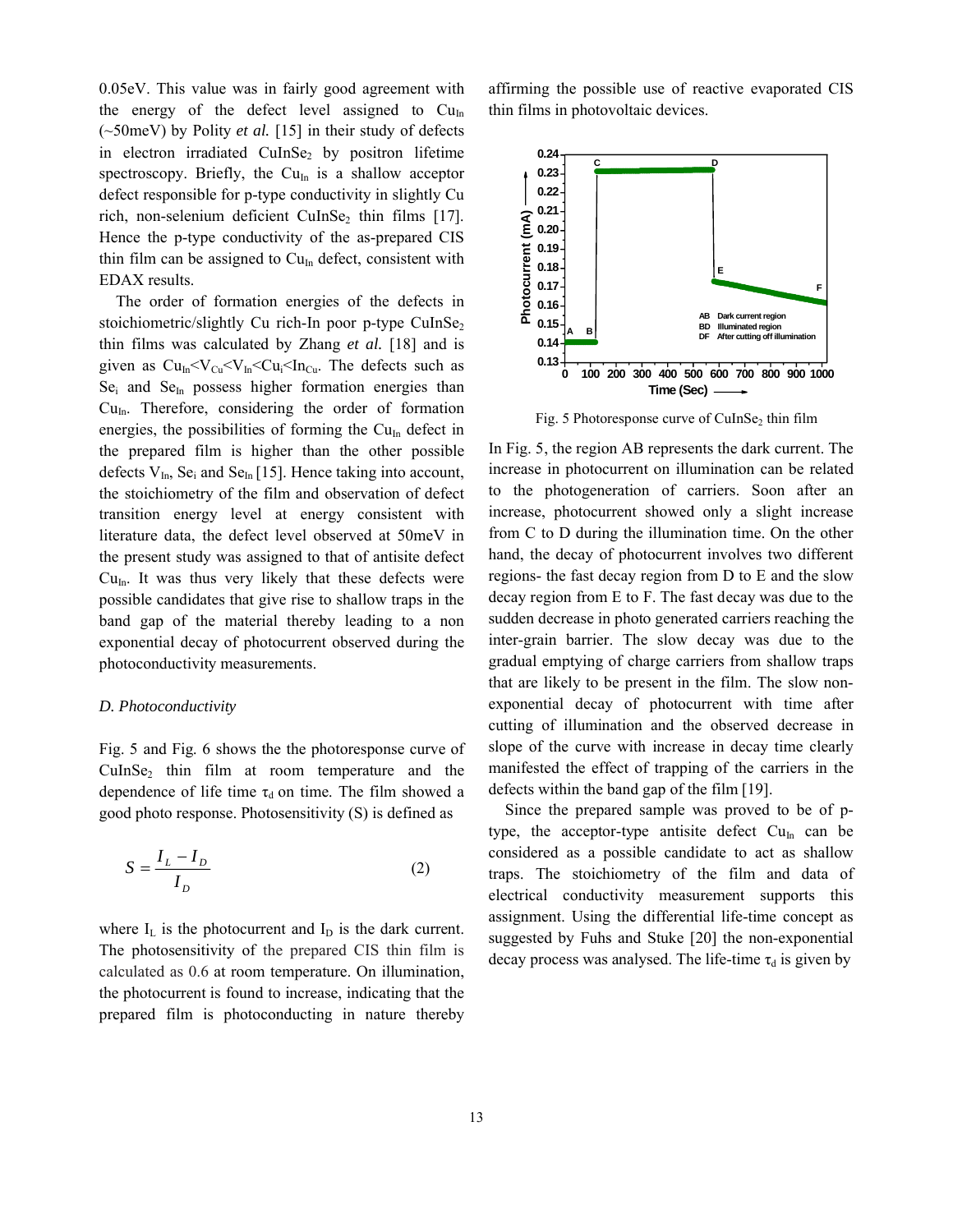$$
\tau_d = -\left[\frac{1}{I_{ph}^*} \left(\frac{dI_{ph}}{dt}\right)\right]^{-1} \tag{3}
$$

where  $I_{ph*}$  is the maximum photocurrent at t=0 for a given applied voltage and was found to vary with time.

As seen from Fig. 6, the differential lifetime increased with time. This confirmed the presence of traps in the bandgap of the material, having different time constants and thereby resulting in the nonexponential decay of photocurrent.



Fig. 6 Variation of  $ln(\tau_d)$  with  $ln(t)$  of CuInSe<sub>2</sub> thin film

Thus it can be concluded from the present study that the  $Cu<sub>In</sub>$  antisite was the dominating acceptor type defect in the investigated compound. This defect was considered to be responsible for the origin of shallow traps that readily traps minority carriers to prevent recombination with majority carriers and thereby enhancing the photocurrent. Therefore, the electrical conductivity measurement can be used as one sensitive method to track predominant native point defects related to the deviations from ideal stoichiometry of compound thin films.

# IV. CONCLUSIONS

Polycrystalline thin films of CuInSe<sub>2</sub> were successfully deposited under optimized deposition conditions by Gunther's three temperature method. The composition of the film was found to be slightly Cu rich from EDAX studies. The defect level observed at 50meV during electrical conductivity measurement was assigned to that of the antisite  $Cu<sub>In</sub>$ - an acceptor type intrinsic defect with low formation energy which is very likely to occur in the compound under study. The sample stoichiometry and the close correlation between calculated and estimated energy values of intrinsic defects levels supported this assignment. The observed nonexponential decay of photocurrent revealed the presence of shallow traps that are probable to originate from the  $Cu<sub>In</sub>$  antisite defect.

# V. ACKNOWLEDGEMENTS

K.S. Urmila, would like to thank University Grants Commission (UGC), Government of India for financial assistance in the form of Research Fellowship in Science for Meritorious Students (RFSMS).

# VI. REFERENCES

- [1] U. Rau and H.W. Schock, "Electronic properties of  $Cu(In, Ga)Se<sub>2</sub>$  heterojunction solar cells–recent achievements, current understanding, and future challenges," *Appl. Phys. A*, vol. 69, pp. 131-147, June. 1999.
- [2] S. Kuranouchi and A. Yoshida, "Annealing effects of  $CuInSe<sub>2</sub>$  films prepared by pulsed laser deposition," *Thin Solid Films*, vol. 343-344, pp. 123-126, Apr. 1999.
- [3] M. Pattabi, P.J. Sebastian, X. Mathew, and R.N. Bhattacharya, "Preparation and characterization of copper indium diselenide films by electroless deposition," *Sol. Energy Mater. Sol. Cells*, vol. 63, pp. 315-323, Aug. 2000.
- [4] K.R. Murali, "Preparation and characterization of chemically deposited CuInSe<sub>2</sub> films," *Thin Solid Films*, vol. 167, pp. L19-L-22, Dec. 1988.
- [5] B. Schumann, H. Neumann, E. Nowak, and G. Kuhn, "Influence of substrate surface polarity on epitaxial layer growth of CuInSe<sub>2</sub> on GaAs," *Cryst. Res. Technol.*, vol. 16, pp. 675-680, Nov. 2010.
- [6] B. Pamplin and R.S. Feigelson, "Spray Pyrolysis of CuInSe<sub>2</sub> and related ternary semiconducting compounds," *Thin Solid Films*, vol. 60, pp. 141-146, June. 1979.
- [7] J.P. Park, S.K. Kim, J.Y. Park, K.M. Ok, and I.W. Shim, "Deposition of CuInSe<sub>2</sub> thin films using stable copper and indium- selenide precursors through twostage MOCVD method," *Bull. Korean Chem. Soc.*, vol. 30, pp. 853-856, Feb. 2009.
- [8] K.L. Chopra and S.R. Das, *Thin Film Solar Cells*, 1st